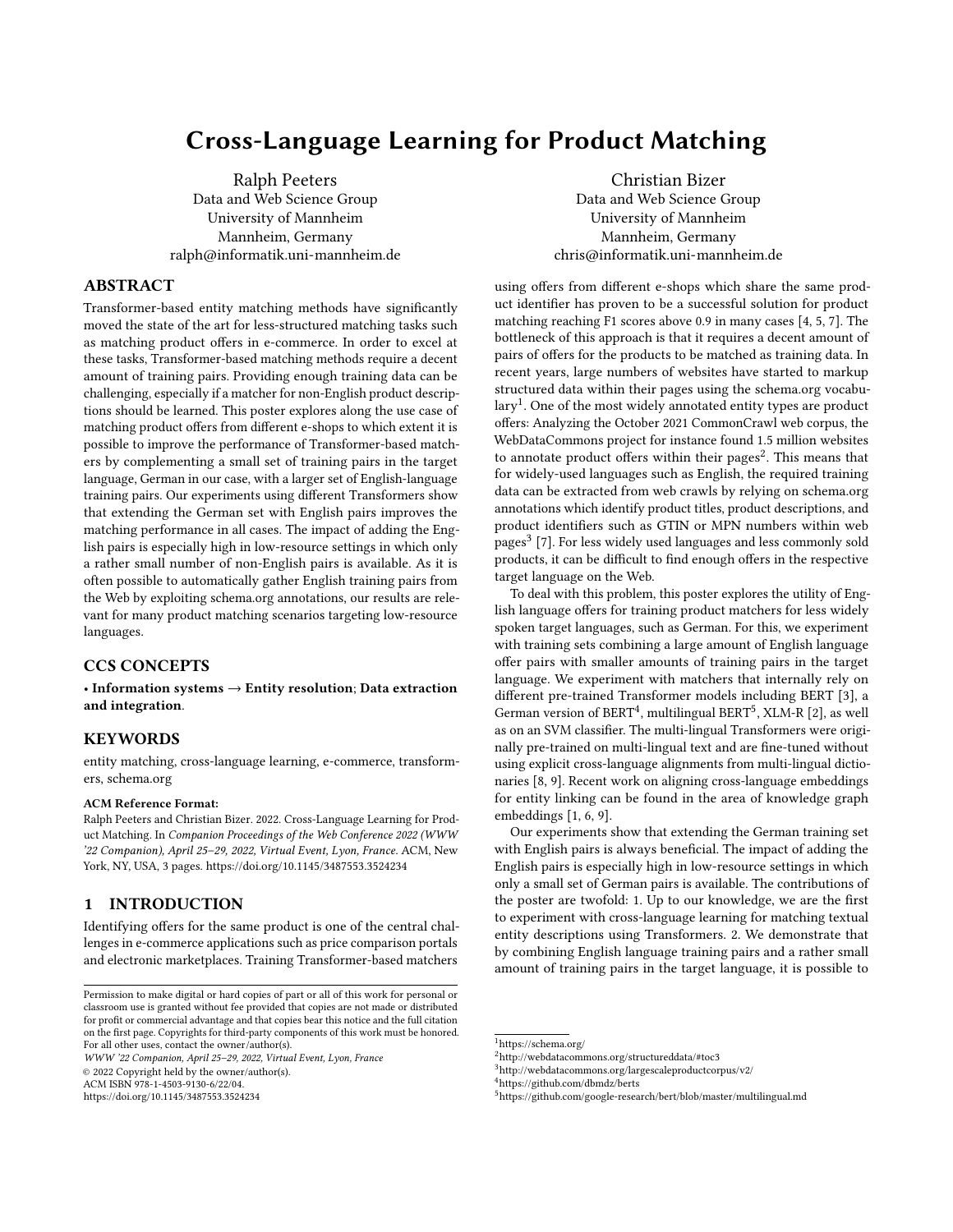learn product matchers reaching F1 scores above 90%, clearly outperforming matchers which were trained using only product offers in the target language.

## 2 DATASETS

We experiment with English- and German-language offers for mobile phones which have been crawled from 66 different e-shops, auction platforms, and electronic marketplaces. Each offer contains a title, a description, and some product identifier such as a GTIN or MPN number. The data was collected using 150 mobile phones as seeds for the crawling process. These seeds contained widelysold head products but also less-sold long-tail phones. In addition to offers for the seed phones, the dataset also contains offers for further phones which have been discovered during the crawling process. We group the offers into pairs by using shared GTIN, EAN, and MPN numbers as distant supervision [\[7\]](#page-2-3).

Afterward, we remove the identifiers from the offers in order to prevent the matching from being trivial. Non-matching pairs were created by combining an offer for a seed product with an offer for a similar seed product or a similar offer from a phone which has been discovered during crawling. We arrange the pairs into languagespecific training sets of different sizes. The training sets range from 450 to 7200 pairs and contain 50% matches and 50% non-matches. Figure [1](#page-2-10) shows an example of a pair of English product offers and a pair for the same product in German. We use a German-language test set containing 1200 pairs (25% matches, 75% non-matches). None of the pairs in the test set is also contained in the training sets. Half of the pairs in all sets were chosen randomly, while the other half contains corner-case pairs (measured by cosine similarity). Figure [2](#page-2-11) shows the distribution of positive and negative pairs in the German test set for the 150 seed mobile phones. This webpage<sup>[6](#page-1-0)</sup> provides additional information about the dataset creation process, offers for the same products in additional languages (Spanish and French), as well as the code for replicating the experiments.

#### 3 MODELS AND BASELINES

We utilize three different pre-trained Transformer-based models from the Hugging $\text{Face}^7$  $\text{Face}^7$  library. As a monolingual English option, we use the BERT base model ('bert-base-uncased'). The model was pre-trained on the English Wikipedia and BookCorpus. We further use a German BERT model ('bert-base-german-dbmdz-uncased') pre-trained on a diverse set of German texts including the German Wikipedia, parts of the Common Crawl, and the EU Bookshop corpus, which roughly sums up to the same amount of pre-training data as used for the English BERT base model. As multilingual models, we use multi-lingual BERT ('bert-base-multilingual-uncased'), which is trained on the top 100 largest Wikipedias, as well as XLM-RoBERTa ('xlm-roberta-base'), which is trained on a CommonCrawl corpus consisting of 100 different languages. This selection of models allows us to examine the performance gain resulting from pretraining using multilingual texts. Furthermore, we calculate a simple word co-occurrence baseline using an SVM classifier for predictions.

We create the input sequences for the Transformer-based models by concatenating the title and description attributes of a product offer into one string and applying the respective tokenizer to both product offers in a pair to represent them in the standard input representation for Sequence Classification, i.e. "[CLS] Product 1 [SEP] Product 2 [SEP]" for BERT-based models. As input for the SVM baseline, we generate a bag-of-words word vector representation indicating co-occurring words in a product pair, which serve as input for the classifier.

For every experimental run, the learning rate was optimized in the range between 5e-6 and 1e-4 using a validation set and early stopping. If a given model did not improve for three consecutive epochs during hyperparameter tuning, the run was stopped. During training, we fine-tuned the models for 25 epochs. We utilized a fixed batch size of 16 and a weight decay of 0.01. All other hyperparameters were set to their default values. The scores reported are averages over three runs that were individually trained using the same hyper-parameter setup.

<span id="page-1-2"></span>Table 1: Results on the German test set w/ and w/o additional English training data. Training sizes: EN - 7200, DE - 1800.

|                        | <b>SVM</b> | <b>BERT</b> | gBERT | mBERT | $XLM-R$ |
|------------------------|------------|-------------|-------|-------|---------|
| F1 without EN          | 71.00      | 65.27       | 73.43 | 87.69 | 73.40   |
| F <sub>1</sub> with EN | 71.05      | 74.29       | 89.83 | 91.44 | 86.98   |
| Difference             | 0.05       | 9.02        | 16.40 | 3.75  | 13.58   |

## 4 RESULTS AND DISCUSSION

In the first set of experiments, we compare the performance of the different mono- and multi-lingual models on the German test set while training on the one hand with only 1800 German training pairs and on the other hand with the same 1800 German pairs and an additional 7200 English pairs. Table [1](#page-1-2) shows the results of this experiment. When fine-tuned with only 1800 German pairs, the English BERT model scores the lowest overall, falling 6% F1 behind the SVM baseline at 65% F1, meaning that the language misfit between English pre-training and German fine-tuning has a severe negative impact. The German version of BERT can improve on the SVM by 2.5% F1, showing the importance of German language pretraining when compared to English BERT. The multilingual XLM-R achieves a comparable result to German BERT. Multilingual BERT achieves the best result with 87% F1, outperforming German BERT by 14% F1. The very strong performance of multilingual BERT in this case likely stems from the larger amount of pre-training data the model was trained on (Wikipedia dumps in 100 languages) in comparison to most other models. Even though only a part of its training data is in German, the large and varied pre-training data across different languages leads to a model that is highly training data efficient when being fine-tuned in German. After extending the German training set with the additional 7200 English training pairs (Row F1 with EN in Table [1\)](#page-1-2), all models apart from the SVM improved significantly. German BERT sees the highest improvement with a gain of 16% F1 putting it 1.5% points behind multilingual BERT, which achieves the overall highest score of 91.4% F1. These results clearly show that adding training data in a high-resource

<span id="page-1-0"></span> $^6$ http://data.dws.informatik.uni-mannheim.de/Web-based-Systems-

<span id="page-1-1"></span>Group/StudentProjects/2020/Cross-lingual-Product-Matching-using-Transformers/ <sup>7</sup>https://huggingface.co/transformers/